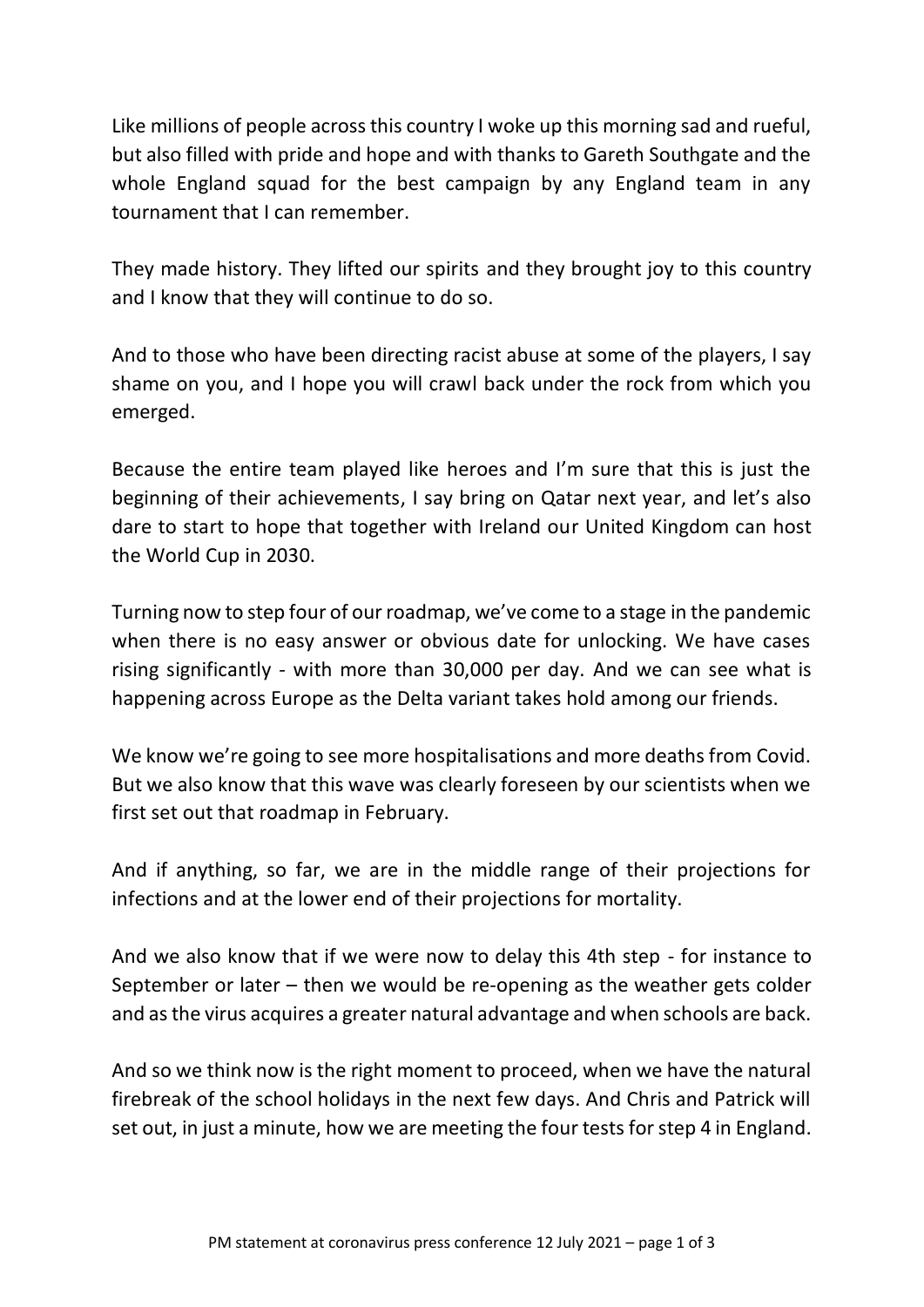But it is absolutely vital that we proceed now with caution. And I cannot say this powerfully or emphatically enough. This pandemic is not over. This disease coronavirus continues to carry risks for you and for your family.

We cannot simply revert instantly from Monday 19th July to life as it was before Covid.

We will stick to our plan to lift legal restrictions and to lift social distancing, but we expect and recommend that people wear a face covering in crowded and enclosed spaces where you come into contact with those you don't normally meet, such as on public transport.

We're removing the Government instruction to work from home where you can but we don't expect that the whole country will return to their as one desks from Monday. And we're setting out guidance for business for a gradual return to work over the summer.

And as a matter of social responsibility we're urging nightclubs and other venues with large crowds to make use of the NHS Covid Pass - which shows proof of vaccination, a recent negative test or natural immunity – as a means of entry.

We're updating our guidance for the Clinically Extremely Vulnerable on how they can keep themselves safe and I generally urge everyone to keep thinking of others and to consider the risks.

We'll keep our tough border policy, including quarantine for those arriving from red list countries.

And we'll keep the test, trace and isolate system in place.

Every week that goes by we are getting hundreds of thousands more jabs into arms and our delay to the road map that we announced last month has enabled us to get 7 million more jabs in the last 4 weeks alone.

By next Monday, two-thirds of adults will have received a second dose and every adult will have been offered a first dose.